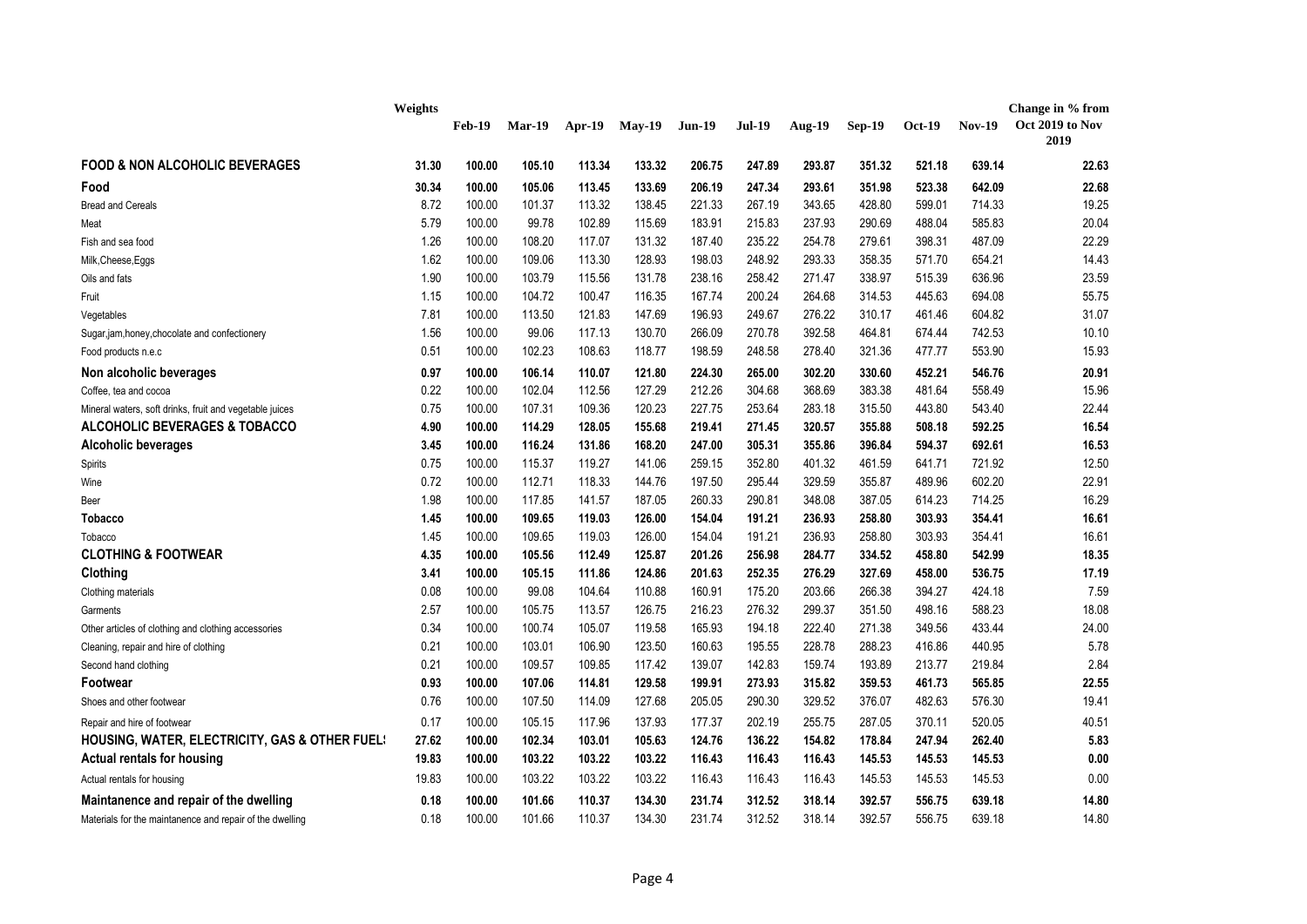|                                                              | Weights |               |          |          |          |               |        |               |               |         |               | Change in % from |
|--------------------------------------------------------------|---------|---------------|----------|----------|----------|---------------|--------|---------------|---------------|---------|---------------|------------------|
|                                                              |         | <b>Feb-19</b> | $Mar-19$ | $Apr-19$ | $May-19$ | <b>Jun-19</b> | Jul-19 | <b>Aug-19</b> | <b>Sep-19</b> | Oct-19  | <b>Nov-19</b> | Oct 2019 to Nov  |
| Water supply and miscellaneous services relating to the      | 1.89    | 100.00        | 100.86   | 103.23   | 106.96   | 114.67        | 118.19 | 119.37        | 127.05        | 145.79  | 198.71        | 2019<br>36.31    |
| <b>Water Supply</b>                                          | 1.37    | 100.00        | 101.13   | 103.57   | 108.35   | 116.83        | 121.67 | 122.09        | 127.96        | 152.62  | 203.32        | 33.22            |
| Refuse collection                                            | 0.07    | 100.00        | 100.76   | 102.32   | 106.78   | 130.65        | 130.65 | 151.15        | 155.03        | 158.70  | 173.45        | 9.29             |
| Sewerage collection                                          | 0.14    | 100.00        | 100.09   | 107.30   | 107.93   | 111.49        | 111.49 | 112.61        | 118.10        | 123.41  | 152.70        | 23.74            |
|                                                              | 0.30    | 100.00        | 100.00   | 100.00   | 100.26   | 102.61        | 102.61 | 102.70        | 120.50        | 122.29  | 205.46        | 68.01            |
| Other services relating to the dwelling n.e.c (owners rates) |         |               |          |          |          |               |        |               |               |         |               |                  |
| Electricity, gas and other fuels                             | 5.73    | 100.00        | 99.82    | 101.98   | 112.65   | 153.61        | 205.27 | 294.37        | 304.68        | 626.68  | 676.44        | 7.94             |
| Electricity                                                  | 2.95    | 100.00        | 100.00   | 100.00   | 100.00   | 100.00        | 100.00 | 257.54        | 257.54        | 818.57  | 818.57        | 0.00             |
| Gas                                                          | 0.40    | 100.00        | 105.02   | 106.52   | 142.30   | 282.84        | 362.89 | 394.97        | 448.78        | 575.54  | 697.74        | 21.23            |
| Liquid fuels                                                 | 0.17    | 100.00        | 105.38   | 106.27   | 107.90   | 132.40        | 136.94 | 229.48        | 257.70        | 328.53  | 378.59        | 15.24            |
| Solid fuels                                                  | 2.20    | 100.00        | 98.19    | 103.47   | 124.53   | 203.41        | 322.81 | 330.34        | 345.08        | 401.90  | 505.06        | 25.67            |
| <b>FURNITURE AND EQUIPMENT</b>                               | 5.29    | 100.00        | 105.20   | 111.35   | 124.17   | 203.39        | 258.33 | 287.22        | 329.54        | 445.28  | 516.05        | 15.89            |
| <b>FURNISH, HSE EQUIP &amp; ROUTINE MAINTENANCE</b>          | 0.89    | 100.00        | 103.08   | 110.35   | 122.19   | 209.06        | 289.62 | 329.50        | 444.27        | 625.30  | 706.93        | 13.06            |
| Furniture and furnishings, carpets and other floor coverings | 0.89    | 100.00        | 103.08   | 110.35   | 122.19   | 209.06        | 289.62 | 329.50        | 444.27        | 625.30  | 706.93        | 13.06            |
| <b>Household textiles</b>                                    | 0.45    | 100.00        | 106.06   | 112.50   | 133.10   | 184.11        | 244.42 | 278.85        | 290.90        | 398.43  | 463.62        | 16.36            |
| Household textiles                                           | 0.45    | 100.00        | 106.06   | 112.50   | 133.10   | 184.11        | 244.42 | 278.85        | 290.90        | 398.43  | 463.62        | 16.36            |
| <b>Household appliances</b>                                  | 0.36    | 100.00        | 100.54   | 103.57   | 113.01   | 190.81        | 234.26 | 238.93        | 288.58        | 410.31  | 483.42        | 17.82            |
| Major household appliances whether electric or not           | 0.36    | 100.00        | 100.54   | 103.57   | 113.01   | 190.81        | 234.26 | 238.93        | 288.58        | 410.31  | 483.42        | 17.82            |
| Glassware, tableware and household utensils                  | 0.06    | 100.00        | 100.43   | 98.30    | 105.18   | 167.07        | 177.81 | 225.03        | 236.69        | 283.11  | 415.11        | 46.63            |
| Glassware, tableware, household utensils                     | 0.06    | 100.00        | 100.43   | 98.30    | 105.18   | 167.07        | 177.81 | 225.03        | 236.69        | 283.11  | 415.11        | 46.63            |
| Tools and equipment for house and garden                     | 0.41    | 100.00        | 104.94   | 111.93   | 122.68   | 185.37        | 255.15 | 279.22        | 300.08        | 363.87  | 463.48        | 27.38            |
| Major tools and equipment                                    | 0.38    | 100.00        | 104.78   | 111.85   | 121.79   | 181.16        | 249.78 | 274.37        | 289.91        | 344.56  | 446.23        | 29.51            |
| Small tools and miscellaneous accessories                    | 0.03    | 100.00        | 106.94   | 112.91   | 134.16   | 239.34        | 324.03 | 341.48        | 430.47        | 611.58  | 684.90        | 11.99            |
| Goods and services for routine household maintenance         | 3.12    | 100.00        | 106.34   | 112.54   | 125.28   | 209.08        | 256.20 | 284.19        | 312.86        | 418.73  | 481.94        | 15.09            |
| Non durable household goods                                  | 2.39    | 100.00        | 104.56   | 112.63   | 129.25   | 235.03        | 296.46 | 332.96        | 357.43        | 495.45  | 577.85        | 16.63            |
| Domestic Services and household service                      | 0.73    | 100.00        | 112.22   | 112.22   | 112.22   | 123.63        | 123.63 | 123.63        | 166.12        | 166.12  | 166.12        | 0.00             |
| <b>HEALTH</b>                                                | 1.42    | 100.00        | 102.30   | 122.66   | 143.33   | 210.02        | 300.99 | 323.47        | 383.90        | 517.51  | 613.18        | 18.49            |
| Products and services and medical equipment                  | 0.59    | 100.00        | 102.87   | 132.48   | 171.46   | 298.61        | 496.09 | 536.37        | 622.71        | 842.25  | 990.55        | 17.61            |
| pharmaceutical products                                      | 0.59    | 100.00        | 102.87   | 132.48   | 171.46   | 298.61        | 496.09 | 536.37        | 622.71        | 842.25  | 990.55        | 17.61            |
| <b>Outpatient services</b>                                   | 0.82    | 100.00        | 101.88   | 116.08   | 124.09   | 148.95        | 165.60 | 175.74        | 218.76        | 293.19  | 353.28        | 20.50            |
| <b>Medical Services</b>                                      | 0.59    | 100.00        | 101.97   | 105.61   | 111.02   | 131.56        | 153.84 | 167.41        | 185.49        | 257.92  | 337.90        | 31.01            |
| <b>Medical 'Dental services</b>                              | 0.02    | 100.00        | 100.70   | 106.52   | 109.85   | 140.84        | 156.20 | 160.45        | 179.73        | 203.98  | 231.61        | 13.54            |
| Para-medical services                                        | 0.21    | 100.00        | 101.77   | 146.95   | 162.88   | 199.27        | 200.08 | 201.20        | 317.89        | 403.95  | 411.44        | 1.85             |
| <b>Hospital services</b>                                     | 0.02    | 100.00        | 102.65   | 103.68   | 105.80   | 112.23        | 123.41 | 128.96        | 141.96        | 178.37  | 186.11        | 4.34             |
| <b>Hospital services</b>                                     | 0.02    | 100.00        | 102.65   | 103.68   | 105.80   | 112.23        | 123.41 | 128.96        | 141.96        | 178.37  | 186.11        | 4.34             |
| <b>TRANSPORT</b>                                             | 8.39    | 100.00        | 103.06   | 106.57   | 123.81   | 175.69        | 222.06 | 294.59        | 344.16        | 435.53  | 477.68        | 9.68             |
| <b>Purchase of vehicles</b>                                  | 0.59    | 100.00        | 102.67   | 113.13   | 139.19   | 298.62        | 571.65 | 626.21        | 743.68        | 879.37  | 974.66        | 10.84            |
| Motor cars                                                   | 0.39    | 100.00        | 102.85   | 118.68   | 146.87   | 351.24        | 651.38 | 707.96        | 859.84        | 932.33  | 1061.31       | 13.83            |
| Motor cycles                                                 | 0.03    | 100.00        | 100.00   | 100.00   | 101.80   | 182.43        | 449.84 | 487.45        | 603.83        | 1076.20 | 1151.16       | 6.97             |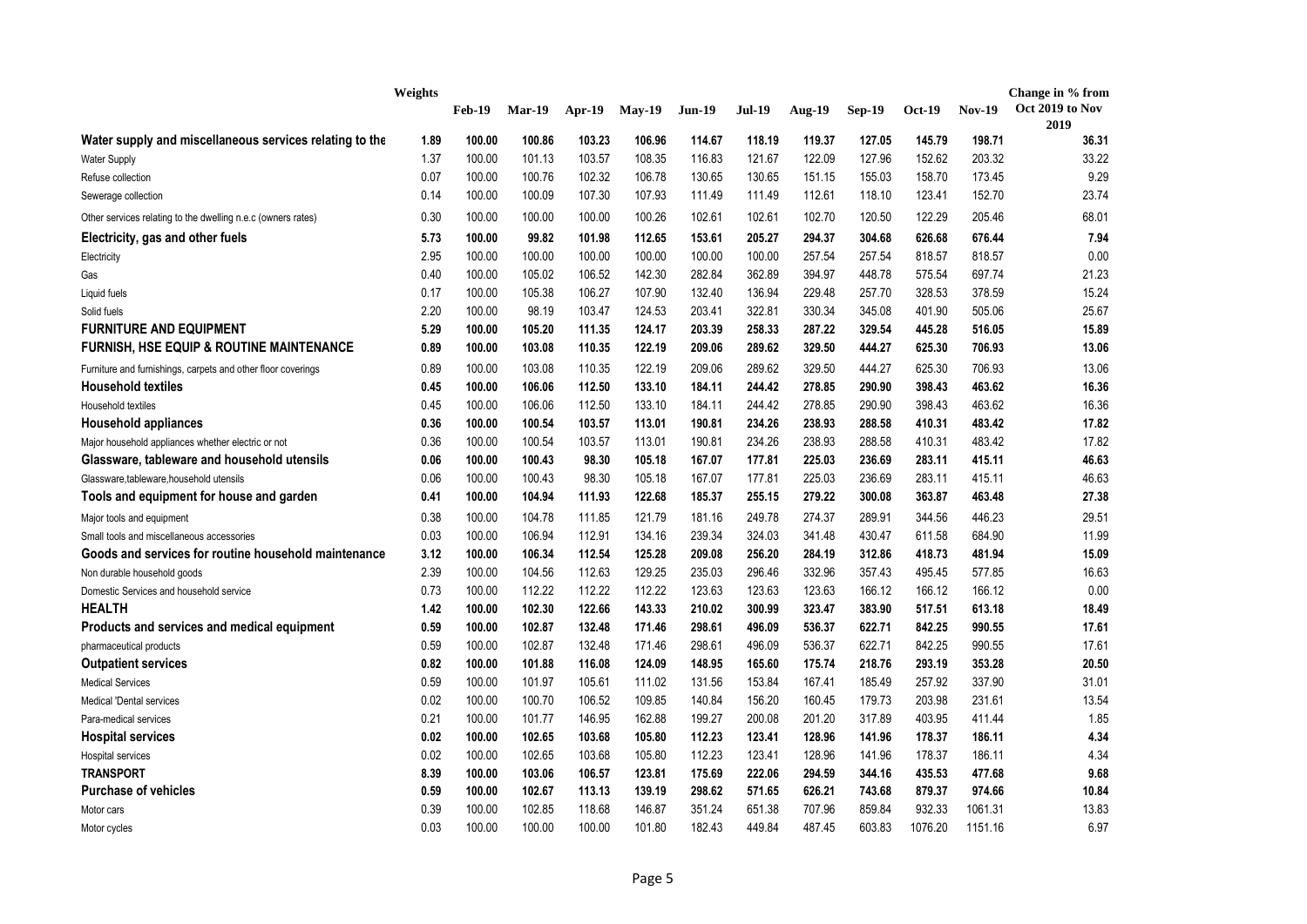|                                                                       | Weights |               |               |        |          |               |               |               |               |         |               | Change in % from        |
|-----------------------------------------------------------------------|---------|---------------|---------------|--------|----------|---------------|---------------|---------------|---------------|---------|---------------|-------------------------|
|                                                                       |         | <b>Feb-19</b> | <b>Mar-19</b> | Apr-19 | $May-19$ | <b>Jun-19</b> | <b>Jul-19</b> | <b>Aug-19</b> | <b>Sep-19</b> | Oct-19  | <b>Nov-19</b> | Oct 2019 to Nov<br>2019 |
| <b>Bicycles</b>                                                       | 0.14    | 100.00        | 103.38        | 103.97 | 136.50   | 223.75        | 491.01        | 556.92        | 593.32        | 859.24  | 888.14        | 3.36                    |
| Animal drawn vehicles                                                 | 0.04    | 100.00        | 100.60        | 100.81 | 103.01   | 131.86        | 155.62        | 163.84        | 222.50        | 245.64  | 253.55        | 3.22                    |
| Operational of personal transport equipment                           | 6.50    | 100.00        | 103.79        | 107.08 | 114.86   | 164.86        | 197.35        | 233.58        | 284.63        | 376.05  | 419.81        | 11.64                   |
| Spare parts and accessories for personal transport equipment          | 0.61    | 100.00        | 101.73        | 113.24 | 143.63   | 237.65        | 380.97        | 459.93        | 629.09        | 847.70  | 985.17        | 16.22                   |
| Fuels and lubricants for personal transport equipment                 | 5.89    | 100.00        | 104.00        | 106.45 | 111.87   | 157.31        | 178.31        | 210.11        | 248.91        | 327.14  | 361.17        | 10.41                   |
| <b>Transport Services</b>                                             | 1.30    | 100.00        | 99.61         | 101.01 | 161.62   | 173.66        | 185.89        | 448.34        | 459.45        | 530.31  | 540.10        | 1.85                    |
| Passenger tran                                                        | 1.30    | 100.00        | 99.61         | 101.01 | 161.62   | 173.66        | 185.89        | 448.34        | 459.45        | 530.31  | 540.10        | 1.85                    |
| <b>COMMUNICATION</b>                                                  | 2.65    | 100.00        | 100.14        | 103.65 | 135.99   | 139.15        | 149.56        | 251.06        | 254.28        | 277.55  | 313.65        | 13.01                   |
| <b>Postal Services</b>                                                | 0.01    | 100.00        | 100.00        | 100.00 | 577.78   | 577.78        | 577.78        | 577.78        | 577.78        | 2805.55 | 2805.55       | 0.00                    |
| POSTAL SERVICE                                                        | 0.01    | 100.00        | 100.00        | 100.00 | 577.78   | 577.78        | 577.78        | 577.78        | 577.78        | 2805.55 | 2805.55       | 0.00                    |
| Telephone and telefax equipment and telephone and tel                 | 0.35    | 100.00        | 101.20        | 103.19 | 132.58   | 152.19        | 192.84        | 243.19        | 262.59        | 355.47  | 424.80        | 19.50                   |
| Telephone and telfax equipments                                       | 0.35    | 100.00        | 101.20        | 103.19 | 132.58   | 152.19        | 192.84        | 243.19        | 262.59        | 355.47  | 424.80        | 19.50                   |
| Telephone and telefax services                                        | 2.29    | 100.00        | 99.97         | 103.73 | 134.36   | 134.99        | 140.76        | 250.68        | 251.41        | 253.09  | 284.23        | 12.30                   |
| Telephone and telfax services                                         | 2.29    | 100.00        | 99.97         | 103.73 | 134.36   | 134.99        | 140.76        | 250.68        | 251.41        | 253.09  | 284.23        | 12.30                   |
| <b>RECREATION AND CULTURE</b>                                         | 2.27    | 100.00        | 103.92        | 109.49 | 142.14   | 192.42        | 262.01        | 295.16        | 348.38        | 459.08  | 553.61        | 20.59                   |
| Audio visual, photographic and information processing                 | 0.36    | 100.00        | 103.03        | 107.39 | 116.94   | 164.65        | 261.81        | 295.18        | 322.00        | 423.02  | 461.37        | 9.07                    |
| Equipment for reception, recording and reproduction of sound and pict | 0.20    | 100.00        | 104.89        | 108.67 | 115.24   | 168.89        | 299.13        | 350.71        | 378.81        | 505.53  | 529.79        | 4.80                    |
| Photographic                                                          | 0.03    | 100.00        | 100.10        | 100.59 | 100.59   | 138.09        | 144.86        | 146.79        | 167.24        | 172.62  | 172.62        | 0.00                    |
| Information                                                           | 0.05    | 100.00        | 101.93        | 107.52 | 128.68   | 173.18        | 198.17        | 212.94        | 275.77        | 332.88  | 347.27        | 4.32                    |
| Recording med                                                         | 0.09    | 100.00        | 100.30        | 106.67 | 120.26   | 159.37        | 249.09        | 260.82        | 267.79        | 365.24  | 462.12        | 26.52                   |
| Other recreational items and equipment, gardens and pe                | 0.56    | 100.00        | 105.84        | 116.40 | 140.74   | 207.20        | 263.44        | 297.83        | 332.96        | 427.87  | 541.26        | 26.50                   |
| Equipmentsport                                                        | 0.07    | 100.00        | 97.55         | 104.62 | 121.98   | 140.56        | 178.57        | 235.85        | 260.26        | 341.78  | 470.39        | 37.63                   |
| Gardensplants                                                         | 0.40    | 100.00        | 106.08        | 118.66 | 147.75   | 230.44        | 298.31        | 319.54        | 361.61        | 471.40  | 575.64        | 22.11                   |
| Pet and related products                                              | 0.08    | 100.00        | 111.72        | 115.66 | 123.36   | 153.28        | 169.69        | 247.23        | 258.47        | 293.96  | 437.93        | 48.97                   |
| <b>Recreational and cultural services</b>                             | 0.52    | 100.00        | 100.00        | 100.82 | 198.82   | 237.49        | 317.71        | 351.27        | 432.62        | 507.62  | 680.65        | 34.09                   |
| Recreational sporting services                                        | 0.06    | 100.00        | 100.04        | 99.02  | 100.75   | 103.24        | 110.82        | 137.26        | 139.36        | 186.35  | 566.84        | 204.18                  |
| <b>Cultural Serv</b>                                                  | 0.46    | 100.00        | 100.00        | 101.06 | 212.31   | 255.96        | 346.18        | 380.72        | 472.98        | 551.83  | 696.31        | 26.18                   |
| Newspapers, books and stationery                                      | 0.83    | 100.00        | 105.48        | 111.22 | 118.41   | 166.23        | 226.08        | 258.04        | 317.28        | 465.35  | 522.32        | 12.24                   |
| <b>Books</b>                                                          | 0.24    | 100.00        | 102.30        | 110.56 | 125.36   | 160.43        | 229.09        | 268.47        | 329.62        | 510.03  | 562.09        | 10.21                   |
| Newspapers                                                            | 0.06    | 100.00        | 147.83        | 148.43 | 149.55   | 158.77        | 170.21        | 216.81        | 374.99        | 724.30  | 729.21        | 0.68                    |
| Stationery                                                            | 0.53    | 100.00        | 102.35        | 107.50 | 111.92   | 169.65        | 230.75        | 257.78        | 305.48        | 417.24  | 482.04        | 15.53                   |
| <b>EDUCATION</b>                                                      | 4.25    | 100.00        | 103.66        | 110.84 | 114.22   | 114.29        | 126.92        | 132.11        | 137.52        | 145.04  | 169.83        | 17.10                   |
| Pre-primary and primary education                                     | 1.35    | 100.00        | 100.00        | 110.00 | 110.00   | 110.00        | 129.10        | 129.10        | 129.10        | 129.10  | 161.16        | 24.84                   |
| Pre-primary and primary education                                     | 1.35    | 100.00        | 100.00        | 110.00 | 110.00   | 110.00        | 129.10        | 129.10        | 129.10        | 129.10  | 161.16        | 24.84                   |
| <b>Secondary education</b>                                            | 1.35    | 100.00        | 100.00        | 112.47 | 112.47   | 112.47        | 129.54        | 129.54        | 129.54        | 129.54  | 169.89        | 31.15                   |
| Secondary Education                                                   | 1.35    | 100.00        | 100.00        | 112.47 | 112.47   | 112.47        | 129.54        | 129.54        | 129.54        | 129.54  | 169.89        | 31.15                   |
| <b>Private college Education</b>                                      | 0.08    | 100.00        | 98.98         | 99.47  | 109.34   | 113.15        | 172.13        | 204.18        | 249.10        | 364.22  | 460.13        | 26.33                   |
| Private college fees                                                  | 0.08    | 100.00        | 98.98         | 99.47  | 109.34   | 113.15        | 172.13        | 204.18        | 249.10        | 364.22  | 460.13        | 26.33                   |